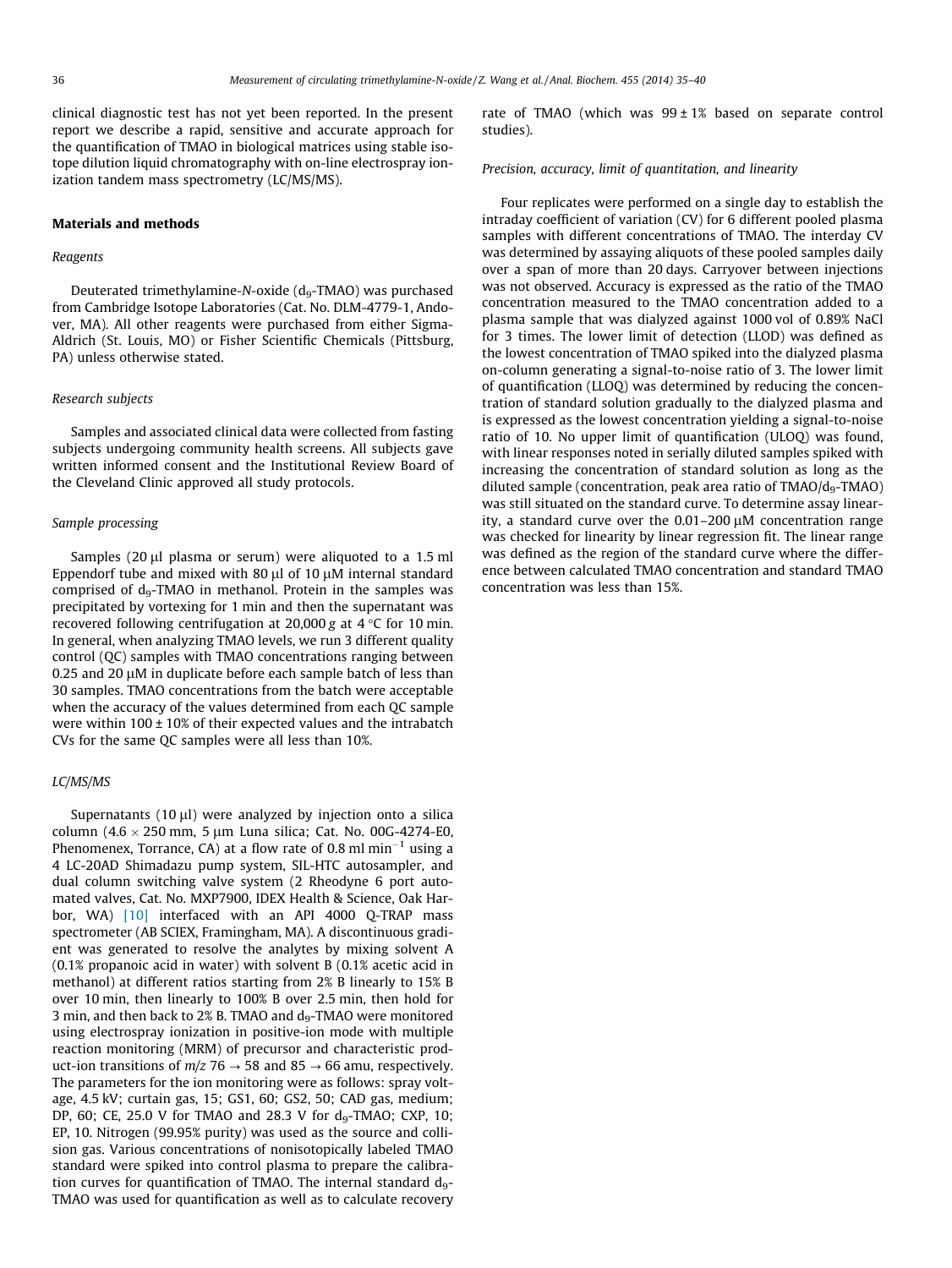and 68 amu. The intensity ratios of the two product ions are differ-<br>
and 68 amu. The intensity ratios of the two product ions are different between TMAO and d<sub>9</sub>-TMAO due to the difference in bond energy among C and H and C and D (deuterium). We therefore  $100$ quantified TMAO and d<sub>9</sub>-TMAO in the MRM mode using the precursor to product transitions  $76 \rightarrow 58$  and  $85 \rightarrow 66$  amu, respectively. Among all the instrument parameters, collision energy (CE) was the most critical one.

# Validation of the LC/MS/MS assay for TMAO in human plasma

Fig. 2A and B shows the selected ion extraction LC chromatograms of TMAO and  $d_9$ -TMAO standards (in buffer) in positive MRM mode. Fig. 2C and D shows the LC chromatograms extracted in plasma after spiking with  $d_9$ -TMAO internal standard in methanol followed by precipitation to remove protein. TMAO and d<sub>9</sub>-TMAO have nearly the same retention times in the LC chromatograms. The data acquisition window is 6 min, and began after an initial 4.5 min of column eluent diversion to waste. To increase sample throughput, we routinely use 2 multiplexed binary pump HPLC system equipped with separate columns and automated column valve system [\[10\],](#page-5-0) allowing for data acquisition only during a narrower time window from each column (Fig. 3). The current column and gradient presented are what we typically use, and allows for an  $\sim$ 11 min per sample run time, while also allowing multiple additional biogenic amines and amino acids to simultaneously be quantified in multiple reaction monitoring mode [\[11\].](#page-5-0) If only quantifying TMAO, we increase throughput per sample to  $\sim$ 5 min by using a shorter column and gradient (not shown). Following data acquisition, peak areas of TMAO and  $d_9$ -TMAO were determined using Analyst 1.4.1 software and the peak area ratio is used to quantify TMAO. Using a series of concentrations of TMAO standard mixed with a fixed amount of  $d_9$ -TMAO internal standard spiked or nonspiked into plasma, we prepared calibration curves, which are shown in [Fig.](#page-3-0) 4A and B. The Y axis intercept in [Fig.](#page-3-0) 4B (nondialyzed plasma) corresponds to the endogenous TMAO concentration, which can be calculated as intercept/slope. The slopes of the two standard curves showed a difference of  $\leqslant$  3.2%. By spiking a series of concentrations of TMAO standards into 8 different plasma samples to prepare the standard curves, we got a slope (mean  $\pm$  SD) of 0.0156 ± 0.0003, suggesting that using different spiked plasmas to generate the calibration curves for TMAO gives an error of  $\leq 2.0\%$ . These data also indicate that in either EDTA plasma (shown) or



Fig.2. Detection of TMAO in biological matrices. Extracted-ion LC chromatograms from multiple reaction monitoring in positive-ion mode of TMAO (A),  $d_9$ -TMAO (B), standards and plasma (C and D), spiked with 4 vol of internal standard,  $d_9$ -TMAO, at a concentration of 10  $\mu$ M in methanol. The precursor-to-product transitions were  $76 \rightarrow 58$  and  $85 \rightarrow 66$  amu, respectively. Note, prior to data collection, the eluent was diverted to waste for the initial 4.5 min of the gradient. The concentrations of TMAO in standard  $(A)$  and plasma  $(C)$  were 20.0 and 56.9  $\mu$ M, respectively.



Fig.3. Multiplex binary gradient elution profile for quantitation of trimethylamine-N-oxide (TMAO) by LC/MS/MS. Two different solvents, A, 0.1% propanoic acid in water, B, 0.1% acetic acid in methanol, were used to generate the gradient. a1 and a2, time point for sample injection on columns 1 and 2, respectively; b1 and b2 time point for start of data collection on columns 1 and 2, respectively; c1, c2, time point for data collection to end and column 1 and 2 to be switched to waste, respectively.

serum (not shown) the matrix effect for quantifying TMAO by the method described is negligible.

## Assay performance metrics

To examine assay precision, TMAO concentration was measured in 6 different pooled plasma samples with different TMAO levels, on multiple different days. [Table](#page-3-0) 1 shows the intraday and interday CV%s for TMAO observed, all of which were less than 6.4 and 9.9, respectively, regardless of the TMAO level. The pooled plasma TMAO concentrations used were as low as  $0.82 \mu$ M and as high as  $102.4 \mu$ M, whose range embraces  $99\%$  subjects (see below). Additional assay performance metrics including accuracy across a span of different concentrations of TMAO (all  $\geq$ 95%), LLOD, LLOQ, and ULOQ are given in [Table](#page-3-0) 2. The LC chromatogram of the TMAO standard spiked into the dialyzed plasma with a concentration at LLOQ is shown in [Fig.](#page-3-0) 5A. [Fig.](#page-3-0) 5B shows the LC chromatogram of TMAO in human plasma with the lowest concentration  $(0.06 \mu M)$ we have ever measured among more than 4000 subjects. The assay was found to be linear across the range examined  $(0.1–200 \mu M)$ . Dilution of plasma samples containing higher TMAO levels (the highest endogenous level yet observed is 4.8 mM) with water gave an accuracy of greater than 98%.

## Normal range of fasting plasma TMAO in healthy subjects

 $4.0E+05$  To assess the normal range of fasting ( $\geq 12$  h) TMAO levels,  $2.0E+05$  apparently healthy subjects (n = 349) undergoing routine health screens in the community were examined. [Fig.](#page-4-0) 6A shows the  $\frac{1}{5}$  6 7 8 9 10  $\frac{1}{5}$  6 7 8 9 10  $\frac{1}{5}$  plasma TMAO concentration distribution, and [Table](#page-4-0) 3 describes<br>Retention Time (min) arthe clinical and laboratory characteristics observed. Within the Retention Time (min) the clinical and laboratory characteristics observed. Within the<br> $\overline{D}_{\text{QOE-05}}$  plasma bealthy cohort 5% demonstrated mild hypertension and 5% of els of TMAO noted was 3.45  $(2.25-5.79)$  µM. Male and female them were current smokers. The median (interquartile range) lev- $\frac{15}{16}$  3.0E+05 and  $\frac{1}{2}$  TMAO levels showed no significant differences, though TMAO levels show increases with age [\(Fig.](#page-4-0) 6B).

## Stability studies

In order to investigate the stability of TMAO in plasma during storage, we measured TMAO concentrations in a collection of samples in which initial levels were determined using stable isotope dilution LC/MS/MS analyses over 5 years ago, and for which samples had been maintained at  $-80$  °C. [Fig.](#page-4-0) 7 shows results of the comparison in TMAO levels between the two time points, and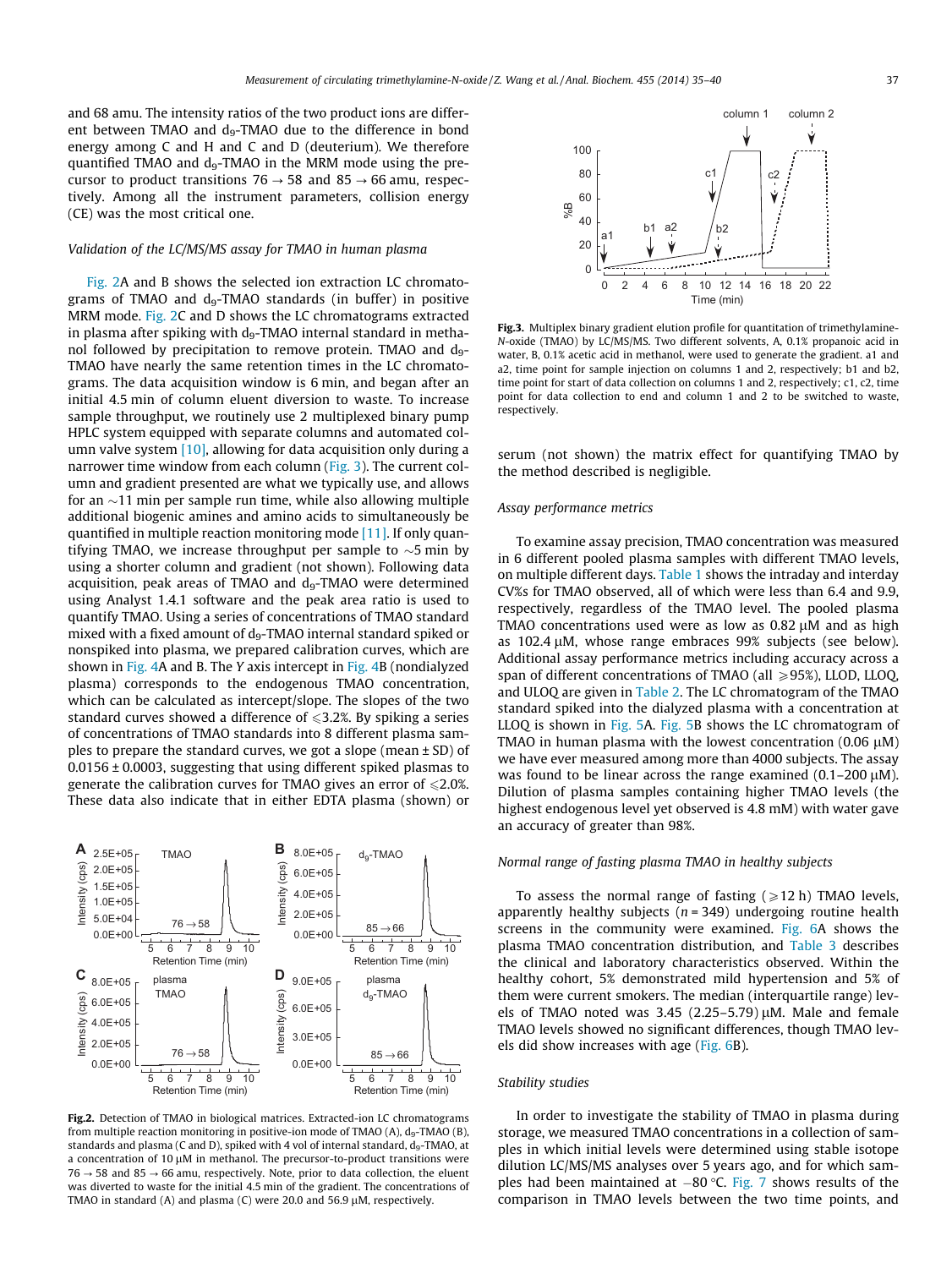<span id="page-3-0"></span>

Fig.4. Standard curves for LC/ESI/MS/MS analysis of TMAO. 80 µl 10 µM d<sub>9</sub>-TMAO internal standard in methanol was added to 20 µl different concentrations of TMAO standard (A) or 20 µl control plasma (B) spiked with different concentrations of TMAO standard followed by spin-down to remove precipitated protein. Analyses were performed using electrospray ionization in positive-ion mode with multiple reaction monitoring of precursor and characteristic product ions. The transitions monitored were mass-to-charge ratio (m/z): m/z 76  $\rightarrow$  58 amu for TMAO; and m/z 85  $\rightarrow$  66 amu for d<sub>9</sub>-TMAO. Standard curves of TMAO were generated by plotting peak area ratio versus the concentration in water or spiked into plasma.

#### Table 1

different levels over a span of more than 20 days.

| Precision of TMAO concentrations measured in 6 pooled plasma samples with<br>different levels over a span of more than 20 days. |                 |              |              | $\cdot$ $\cdot$ 1000 $\cdot$<br><b>TMAO</b><br>(cps)<br>$LLOQ=0.0$<br>750 |
|---------------------------------------------------------------------------------------------------------------------------------|-----------------|--------------|--------------|---------------------------------------------------------------------------|
| Pooled plasma                                                                                                                   | Mean $\pm$ SD   | Intraday CV% | Interday CV% | 500 l<br>sity                                                             |
|                                                                                                                                 | $0.82 \pm 0.05$ | 6.4          | 5.8          | 250                                                                       |
|                                                                                                                                 | $1.68 \pm 0.10$ | 4.1          | 9.9          | Inter<br>الطائف                                                           |
|                                                                                                                                 | $2.95 \pm 0.11$ | 3.1          | 5.8          |                                                                           |
|                                                                                                                                 | $2.44 \pm 0.09$ | 2.7          | 6.1          | 6                                                                         |
|                                                                                                                                 | $66.8 \pm 2.1$  | 2.1          | 5.2          | Retentio                                                                  |
| h                                                                                                                               | $102.4 \pm 3.3$ | 1.3          | 6.2          | в<br>1200.                                                                |

The calculated mean, SD, intraday CV% and interday CV% are given. For each of the 6 different plasma samples, a cluster of 4 determinations is presented as they were run on eight separate days (32 determinations total for each pooled plasma sample).

| Ш |  |
|---|--|
|---|--|

Characteristics of the method for TMAO determination by LC/MS/ MS.

| Characteristic                                            |                                                           | Value                                                                                   |
|-----------------------------------------------------------|-----------------------------------------------------------|-----------------------------------------------------------------------------------------|
| <b>LLOD</b><br><b>LLOO</b><br><b>ULOO</b><br>Accuracy (%) | $0.5 \mu M$<br>$2 \mu M$<br>$5 \mu M$<br>100 μM<br>200 μM | $0.02 \mu M$<br>$0.05 \mu M$<br>$>200$ $\mu$ M<br>98.2<br>97.1<br>97.3<br>101.6<br>97.4 |

Lower limit of detection (LLOD) = 3:1 signal to noise, Lower limit of quantitation (LLOQ) = 10:1 signal to noise, Upper limit of quantitation (ULOQ) = greater than highest standard investigated, Accuracy = ratio of the TMAO concentration measured to the TMAO concentration added to a dialyzed plasma sample.

reveals a high correlation ( $r^2$  = 0.98) with slope and Y intercept very close to 1 and 0, respectively, indicating that TMAO is stable during storage at  $-80$  °C. Separate studies examining the stability of TMAO through multiple freeze thaw cycles showed that TMAO levels do not significantly change, with intercycle CV% less than 10 ([Table](#page-4-0) 4).

# Discussion

Herein we present an LC/MS/MS method for the measurement of TMAO levels in biological matrices with high accuracy, precision, and throughput that is amenable to the demands of clinical



Fig.5. (A) Extracted-ion LC chromatogram at the LLOQ from multiple reaction monitoring in the positive mode of the 76 to 58 amu precursor to product ions from  $0.05 \mu$ M TMAO standard spiked to dialyzed plasma; note this gives a signal-to-noise ratio (S/N) of 10: 1. (B) Extracted-ion LC chromatogram recorded as above of the plasma TMAO level at the lowest concentration  $(0.06 \mu M)$  among the more than 4000 human samples analyzed.

diagnostic practice. Using multiplexed HPLC with column switching, shorter column, and further optimization of the column gradients, we have adapted the stable isotope dilution LC/MS/MS assay described to permit a between sample acquisition time of 5 min (averaged) without affecting assay results or the column longevity. With a LLOQ of 0.05  $\mu$ M, which is well below the lowest TMAO level observed among the >300 healthy volunteers examined, a highly accurate TMAO level was able to be determined in every subject examined. The linear relationship observed across the large dynamic range explored in the standard curve (up to  $200 \mu M$ ) is suitable for the majority of samples in human population studies. In our experience, which cumulatively includes analyses of over 4000 individuals (both healthy subjects and cardiovascular disease patients), the lowest plasma TMAO level observed thus far has been  $0.06 \mu$ M (Fig. 5B), which is higher than the LLOQ, and the maximum level observed has been 4.8 mM. In the present studies, which report for the first time the normal range of fasting plasma TMAO levels among apparently healthy adult subjects, plasma TMAO levels at the  $0.5$  percentile level cutoff were  $0.78 \mu M$  and at the 99.5 percentile cutoff were  $46.0 \mu$ M. Previously, we mea-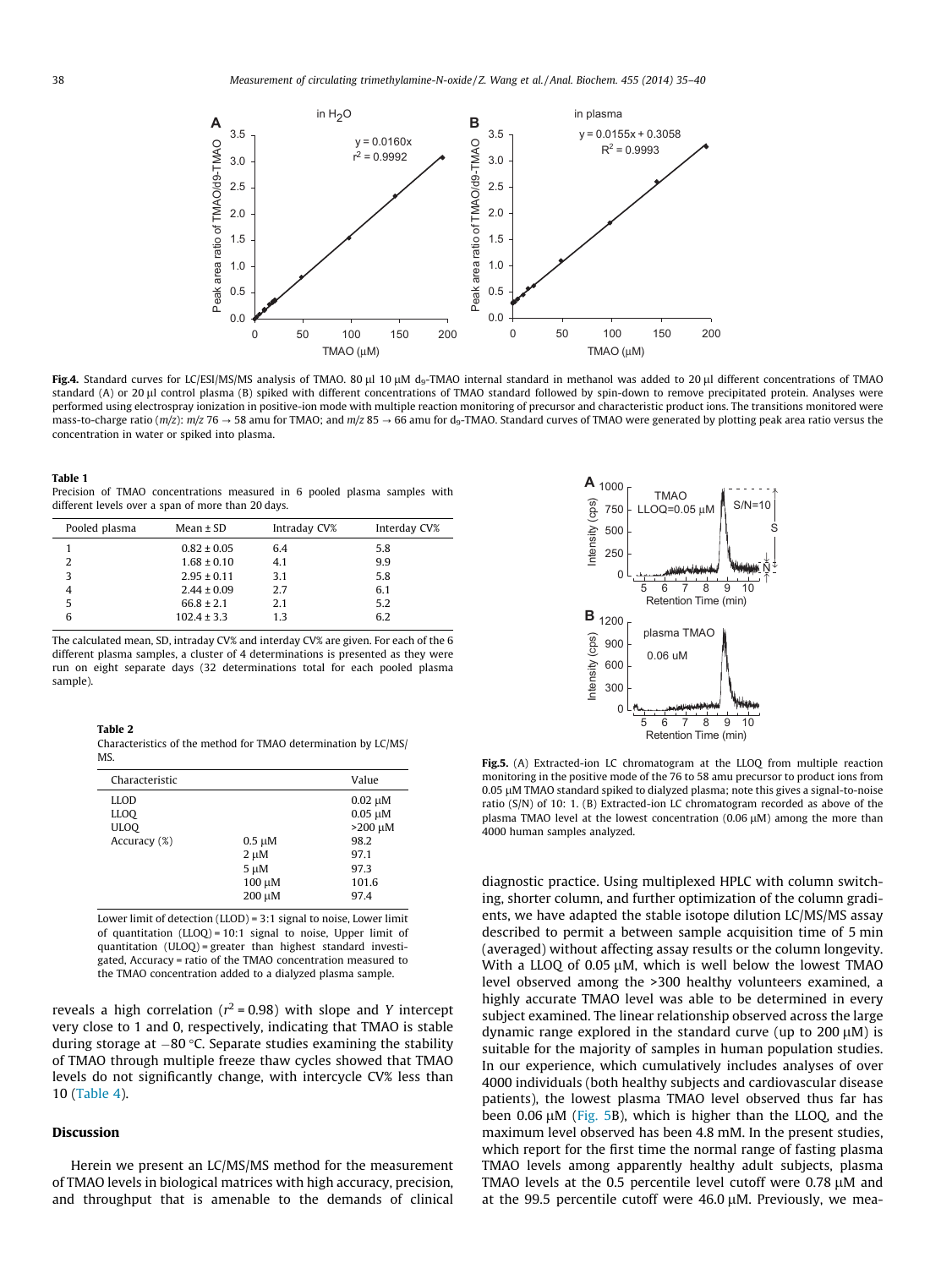<span id="page-4-0"></span>

Fig.6. (A) Distribution of TMAO concentrations in healthy volunteers ( $n = 349$ ). Lower bar gives the concentrations of TMAO at each percentile. (B) Box whisker plot showing distribution of the TMAO concentration with respect to age and gender in the above population ( $n = 349$ ). The population was segregated by age and gender as shown on the lower axis. Horizontal in middle of box = TMAO concentration at median value, top of box at 75th percentile, bottom of box at 25th percentile, top of whisker at 97.5 percentile, and bottom of whisker at 2.5 percentile in the specified population.

#### Table 3

Clinical and laboratory characteristics of healthy controls.

| Characteristic                                                                                                          | All participants ( $n = 349$ )             |
|-------------------------------------------------------------------------------------------------------------------------|--------------------------------------------|
| Age-years<br>Male sex-%<br>Median body-mass index (interquartile range)<br>Hypertension-%<br>Current or former smoker-% | $54 \pm 16$<br>33<br>$25(23-29)$<br>5<br>5 |
| Median cholesterol (interquartile range)-mg/dl<br>Low-density lipoprotein<br>High-density lipoprotein                   | 117 (95-142)<br>$53(45-64)$                |
| Median triglycerides (interquartile range)-mg/dl                                                                        | $102(73 - 154)$                            |
| Median lipoprotein (interquartile range)-mg/dl<br>B<br>A1<br>A2                                                         | 82 (67-98)<br>150 (132-171)<br>38 (34-43)  |
| Median TMAO (interquartile range)-µM                                                                                    | $3.4(2.3-5.8)$                             |

All subjects gave written informed consent and the Institutional Review Board of the Cleveland Clinic approved all study protocols. Fasting blood lipid profiles were measured on the Abbott ARCHITECT platform (Abbott Diagnostics, Abbot Park, IL).

sured plasma TMAO levels in a large patient population that consisted of 4007 sequential subjects with largely preserved renal function undergoing elective diagnostic cardiac evaluations [\[3\].](#page-5-0) In those studies, we examined the relationship between TMAO levels and risk for both prevalent cardiovascular disease and incident risk for myocardial infarction, stroke, or death within the 3 years following sample collection and observed a hazard ratio for highest vs lowest TMAO quartile of 2.54-fold (95% confidence interval, 1.96



Fig.7. The stability of TMAO in frozen plasma samples after long-term storage (5 years at  $-80$  °C). The same set of 124 human plasma samples (randomly selected from GenBank, a large ( $n = 10,000$ ) and well-characterized tissue repository with longitudinal data from sequential consenting subjects undergoing elective diagnostic left heart catheterization) was measured in December 2007 and in December 2012 by LC/MS/MS. The plasma samples were collected between November 5, 2001, and April 5, 2005, and kept frozen at  $-80$  °C until assay. All plasma samples were defrosted at least 2 times.

# Table 4

Evaluation of three QC plasma TMAO concentrations which were subjected to 5 freeze and thaw cycles.

|  | <b>OC</b><br>Plasma | Plasma TMAO (µM) |      |      |      | CV <sub>6</sub> |                                                               |     |
|--|---------------------|------------------|------|------|------|-----------------|---------------------------------------------------------------|-----|
|  |                     |                  |      |      |      |                 | Cycle 1 Cycle 2 Cycle 3 Cycle 4 Cycle 5 Intercycle Intracycle |     |
|  |                     | 1.61             | 1.77 | 1.78 | 1.75 | 1.71            | 4.1                                                           | 2.6 |
|  |                     | 1.68             | 1.77 | 1.71 | 1.74 | 1.80            |                                                               |     |
|  | 2                   | 2.47             | 2.71 | 2.99 | 2.58 | 2.66            | 8.8                                                           | 3.3 |
|  |                     | 2.38             | 2.60 | 2.77 | 2.65 | 2.58            |                                                               |     |
|  | 3                   | 15.2             | 16.2 | 16.3 | 15.1 | 15.3            | 2.9                                                           | 3.4 |
|  |                     | 14.9             | 15.4 | 15.2 | 15.9 | 15.3            |                                                               |     |
|  |                     |                  |      |      |      |                 |                                                               |     |

Plasma were frozen at  $-80$  °C in a dry ice box and thawed to room temperature. The same vial of plasma was subjected to five freeze and thaw cycles. TMAO in each sample at each cycle was measured in duplicate.

to 3.28;  $P < 0.001$  [\[3\]](#page-5-0). Of note, the extremes of TMAO levels observed within this cardiology clinic cohort are similar (i.e., the 0.5 percentile was 0.63  $\mu$ M and the 99.5 percentile was 77.2  $\mu$ M) to those observed in the healthy volunteers reported in the present study. Therefore, most of the plasma TMAO levels that will likely be observed in subjects will be situated within the linearity range,  $0.1$ -200  $\mu$ M, developed for the present assay. The results of the stability studies shown for TMAO in plasma during storage at  $-80$  °C indicate that analyses of TMAO in archival specimens of long duration will be a reliable indicator of the TMAO levels. Although TMAO can work as electron acceptor in bacterium [\[12,13\]](#page-5-0), its oxidative potential is very limited. Thus, it is perhaps not surprising that the present study demonstrates negligible impact of multiple freeze–thaw cycles on TMAO levels, attesting to the stability of this analyte in sterile complex biological matrices. Thus, TMAO does not readily undergo spontaneous degradation, and alternatively, trimethylamine-containing precursors such as choline, phosphatidylcholine, and carnitine do not readily contribute to the formation of TMAO during storage. The accuracy, precision, and high-throughput nature of the presently described LC/MS/MS assay should greatly facilitate the exploration of the clinical utility of this unique and interesting biomarker of human health and disease.